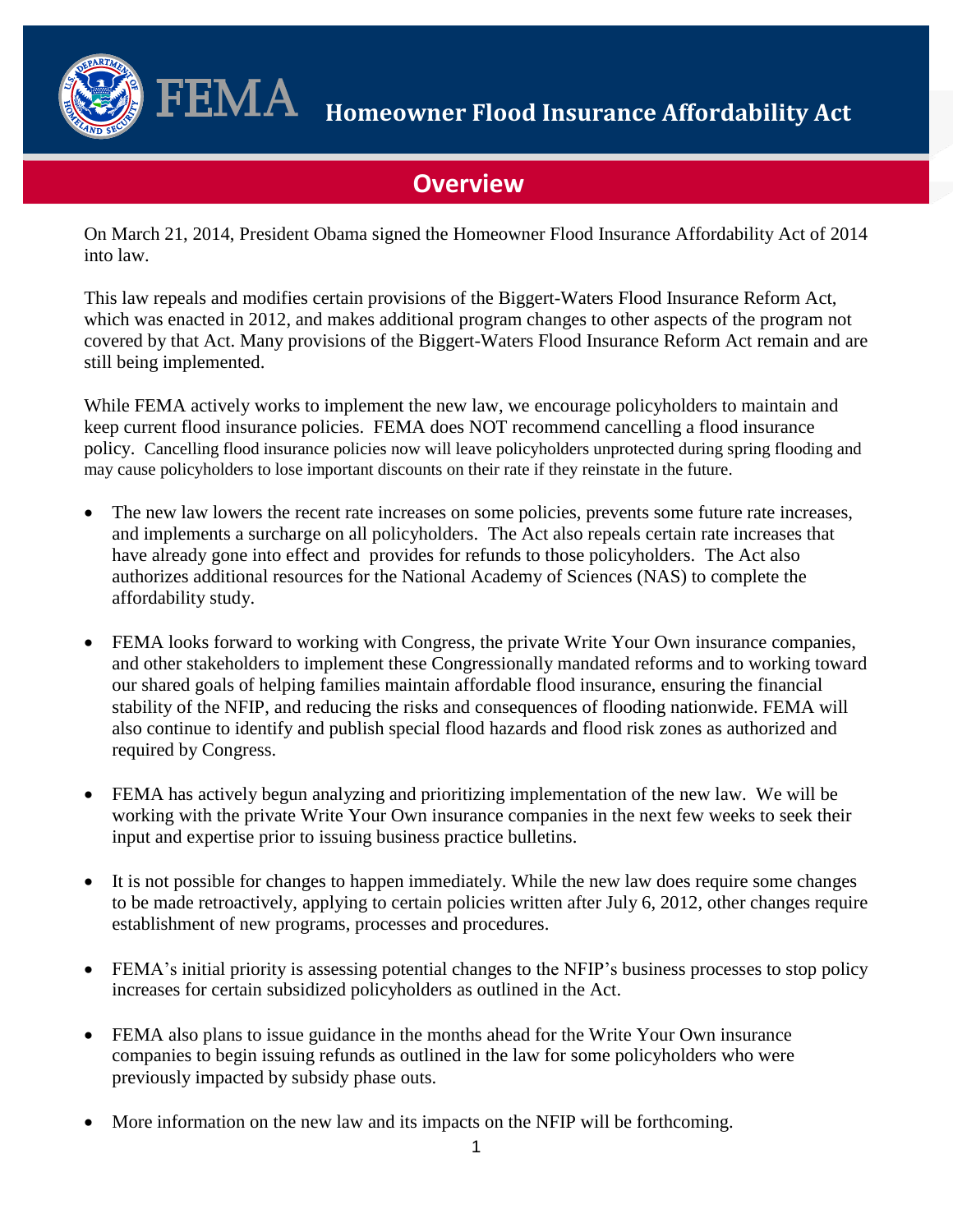## **REFUNDS**

- For certain flood insurance policies affected by the Pre-Flood Insurance Rate Map(Pre-FIRM) subsidy elimination required by BW-12, the new law mandates refunds of the excess premiums that those policyholders were charged pursuant to the requirements of BW-12. Refunds will not affect all subsidized policyholders who received rate increases as directed by Congress in BW-12, only policyholders for whom the rate increases under BW-12 were revoked by the new law. Refunds will affect only a small percentage of the overall NFIP policy base.
	- Insurance Affordability Act to consult with its partner insurers (Write-Your-Own insurance o Prior to restoring and refunding premiums, FEMA is required by the Homeowner Flood companies or WYOs) to develop guidance and rate tables.
	- o In accordance with the new law, FEMA will work to develop and finalize its guidance and rate tables within eight months.
	- $\circ$  The law provides WYO insurance companies between six and eight months to implement the changes and update systems to implement the guidance.
- FEMA is working closely with the WYO insurance companies to develop a timetable for processing refunds expediently.
- REFUNDS APPLY TO:
	- a new flood insurance policy on or after July 6, 2012.  $\circ$  Policyholders in high-risk areas who were required to pay their full-risk rate after purchasing
- REFUNDS MAY APPLY TO:
	- $\circ$  Policyholders who renewed their policy after the Homeowner Flood Insurance Affordability Act was enacted on March 21, 2014 and whose premium increased more than 18 percent .
- REFUNDS DO NOT APPLY TO:
	- 12, for a Pre-FIRM subsidized non-primary residence, business, Severe Repetitive Loss o Policyholders paying the 25 percent annual rate increases, as required by Congress in BWproperty, or building that was substantially damaged or improved.
	- o Policyholders whose full-risk premium is less than the Pre-FIRM subsidized premium, or who were not overcharged according to any retroactive revisions to the Pre-FIRM subsidized rates required by the new law.
- Policyholders who saw usual, annual rate increases in 2013 or 2014, or policyholders who paid the 5 percent fee, as required by BW-12, for the NFIP Reserve Fund, will only see a refund if their premium renewal was after March 21, 2014 and their total premium, including the reserve fund, exceeded 18 percent.

## **PREMIUM RATES FOR SUBSIDIZED POLICIES**

- The new law requires gradual rate increases to properties now receiving artificially low (or subsidized) rates instead of immediate increases to full-risk rates required in certain cases under BW-12.
- annually until the class premium reaches its full-risk rate. It is important to note that close to 80 minimally impacted by either law. FEMA is required to increase premiums for most subsidized properties by no less than 5 percent percent of NFIP policyholders paid a full-risk rate prior to either BW-12 or HFIAA, and are
- With limited exceptions flood insurance premiums cannot increase more than 18 percent annually.
	- o There are some exceptions to these general rules and limitations, The most important of these exceptions is that policies for the following properties will continue to see up to a 25 percent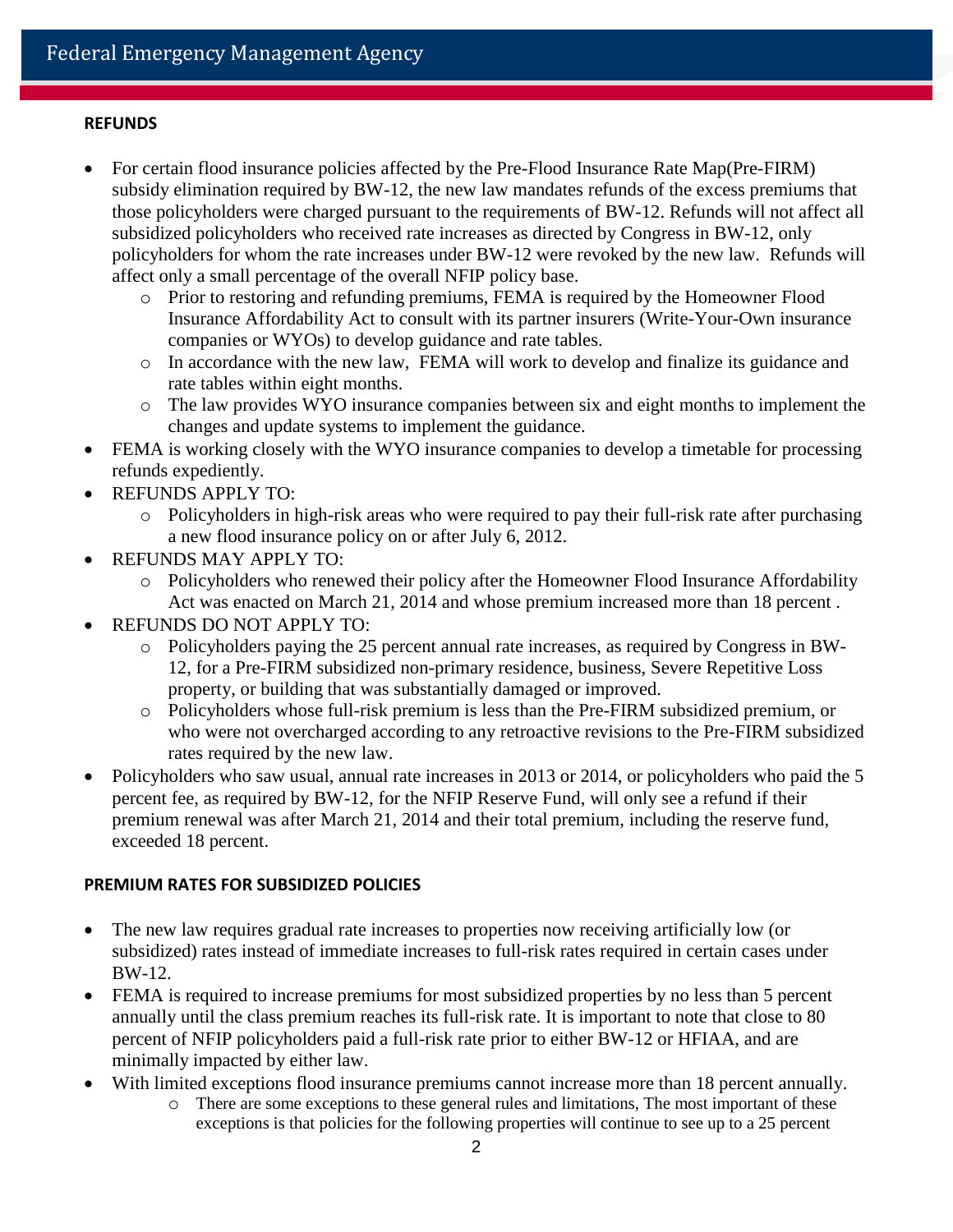properties insured with subsidized rates; annual increases as required by BW-12 until they reach their full-risk rate: Older business

- o Older non-primary residences insured with subsidized rates;
- o Severe Repetitive Loss Properties insured with subsidized rates;
- o and buildings that have been substantially damaged or improved built before the local adoption of a Flood Insurance Rate Map (known as Pre-FIRM properties).
- of the rate increases required by the Homeowner Flood Insurance Affordability Act. In order to enable new purchasers of property to retain Pre-FIRM rates while FEMA is developing its guidelines, a new purchaser will be allowed to assume the prior owner's flood insurance policy and retain the same rates until the guidance is finalized. Also, lapsed policies receiving Pre-FIRM subsidized rates may be reinstated with Pre-FIRM subsidized rates pending FEMA's implementation

## **NEW SURCHARGE ON ALL POLICIES**

 surcharge. All other policies will include a \$250 surcharge. The fee will be included on all policies, A new surcharge will be added to all policies to offset the subsidized policies and achieve the financial sustainability goals of BW-12. A policy for a primary residence will include a \$25 including full-risk rated policies, until all Pre-FIRM subsidies are eliminated.

#### **GRANDFATHERING**

- The new law repeals a provision of BW-12 that required FEMA, upon the effective date of a new or updated Flood Insurance Rate Map, to phase in premium increases over five years by 20 percent a year to reflect the current risk of flood to a property, effectively eliminating FEMA's ability to grandfather properties into lower risk classes.
- Also for newly mapped in properties, the new law sets first year premiums at the same rate offered to properties located outside the Special Flood Hazard Area (preferred risk policy rates).
- With limited exceptions, flood insurance premiums cannot increase more than 18 percent annually.

## **FLOOD INSURANCE ADVOCATE**

- The new law requires FEMA to designate a Flood Insurance Advocate to advocate for the fair treatment of NFIP policy holders.
- The Advocate will:
	- $\circ$  Educate property owners and policyholders on individual flood risks; flood mitigation; measures to reduce flood insurance rates through effective mitigation; the flood insurance rate map review and amendment process; and any changes in the flood insurance program as a result of any newly enacted laws;
	- o Assist policy holders and property owners to understand the procedural requirements related to appealing preliminary flood insurance rate maps and implementing measures to mitigate evolving flood risks;
	- o Assist in the development of regional capacity to respond to individual constituent concerns about flood insurance rate map amendments and revisions;
	- $\circ$  Coordinate outreach and education with local officials and community leaders in areas impacted by proposed flood insurance rate map amendments and revisions; and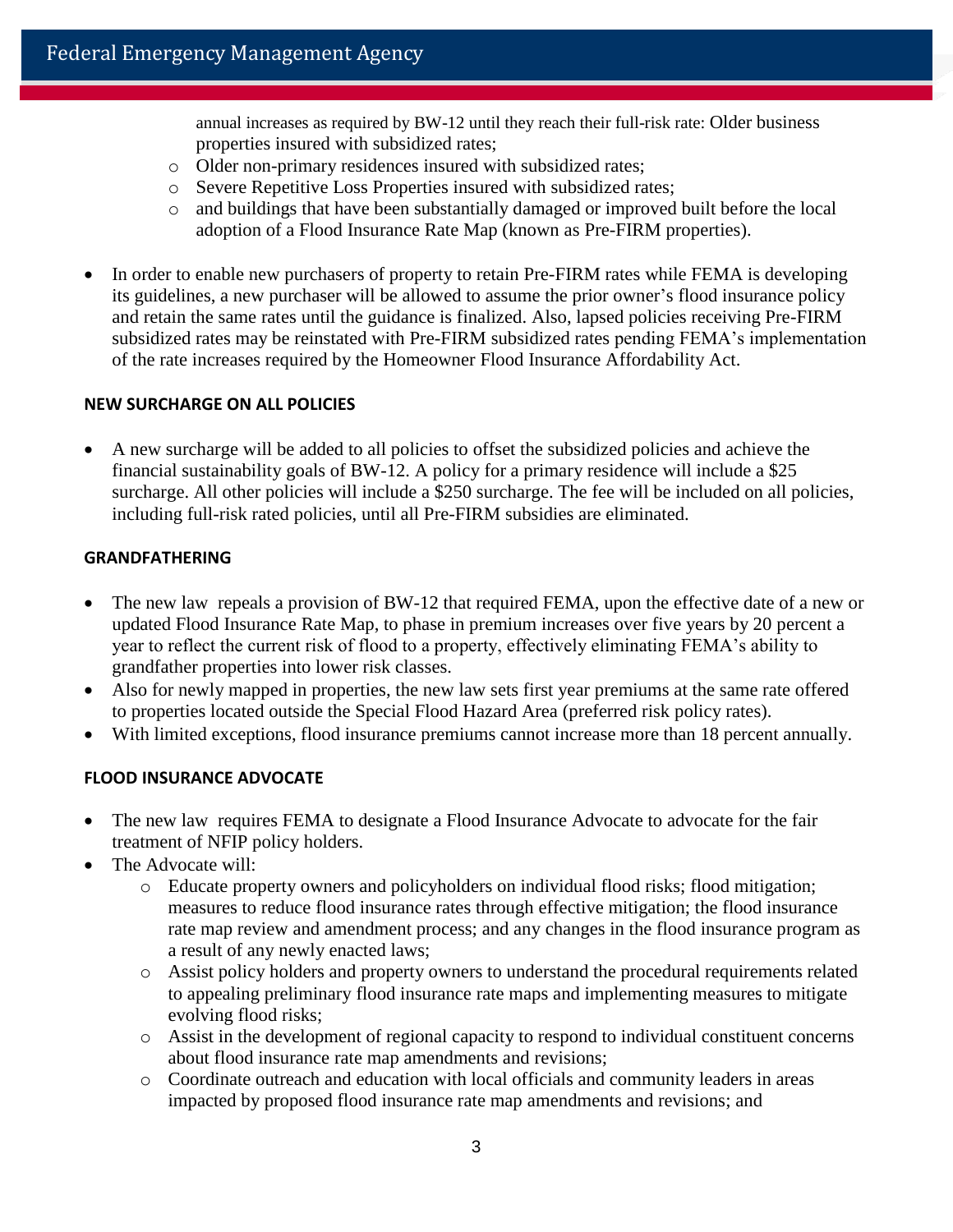o Aid potential policy holders in obtaining and verifying accurate and reliable flood insurance rate information when purchasing or renewing a flood insurance policy.

## **OTHER PROVISIONS**

- The new law permits FEMA to account for property specific flood mitigation that is not part of the insured structure in determining a full-risk rate.
- The law requires that residential basement floodproofing be considered when developing full-risk rates after a map changes increasing the Base Flood Elevation in an area where residential basement floodproofing is permitted.
- The law mandates that FEMA develop an installment plan for non-escrowed flood insurance premiums, which will require changes to regulations and the Standard Flood Insurance Policy contract.
- The law increases maximum deductibles.
- The law encourages FEMA to minimize the number of policies where premiums exceed 1-percent of the coverage amount, and requires FEMA to report such premiums to Congress.

## **DRAFT AFFORDABILITY FRAMEWORK**

- The new law requires FEMA to prepare a draft affordability framework, which is due to Congress 18 months after completion of the affordability study required by BW-12. The Affordability Study required by BW-12 is underway and is being conducted by the National Academies of Sciences, as specified in the BW-12 law.
- In developing the affordability framework, FEMA must consider:
	- o accurate communication to customers of the flood risk,
	- o targeted assistance based on financial ability to pay,
	- o individual and community actions to mitigate flood risk or lower cost of flood insurance,
	- o the impact of increases in premium rates on participation in NFIP,
	- o and the impact of mapping update on affordability of flood insurance.
- The affordability framework will include proposals and proposed regulations for ensuring flood insurance affordability among low-income populations.

### **MAPPING**

- The Homeowner Flood Insurance Affordability Act requires the Technical Mapping Advisory Council (TMAC) to review the new national flood mapping program authorized under the 2012 and 2014 flood insurance reform laws. The law requires the Administrator to certify in writing to Congress that FEMA is utilizing "technically credible" data and mapping approaches. The law also requires FEMA to submit the TMAC review report to Congress.
- FEMA will be looking to the TMAC for recommendations on how best to meet the legislatively mandated mapping requirements for the new mapping program including the identification of residual risk areas, coastal flooding information, land subsidence, erosion, expected changes in flood hazards with time, and others.